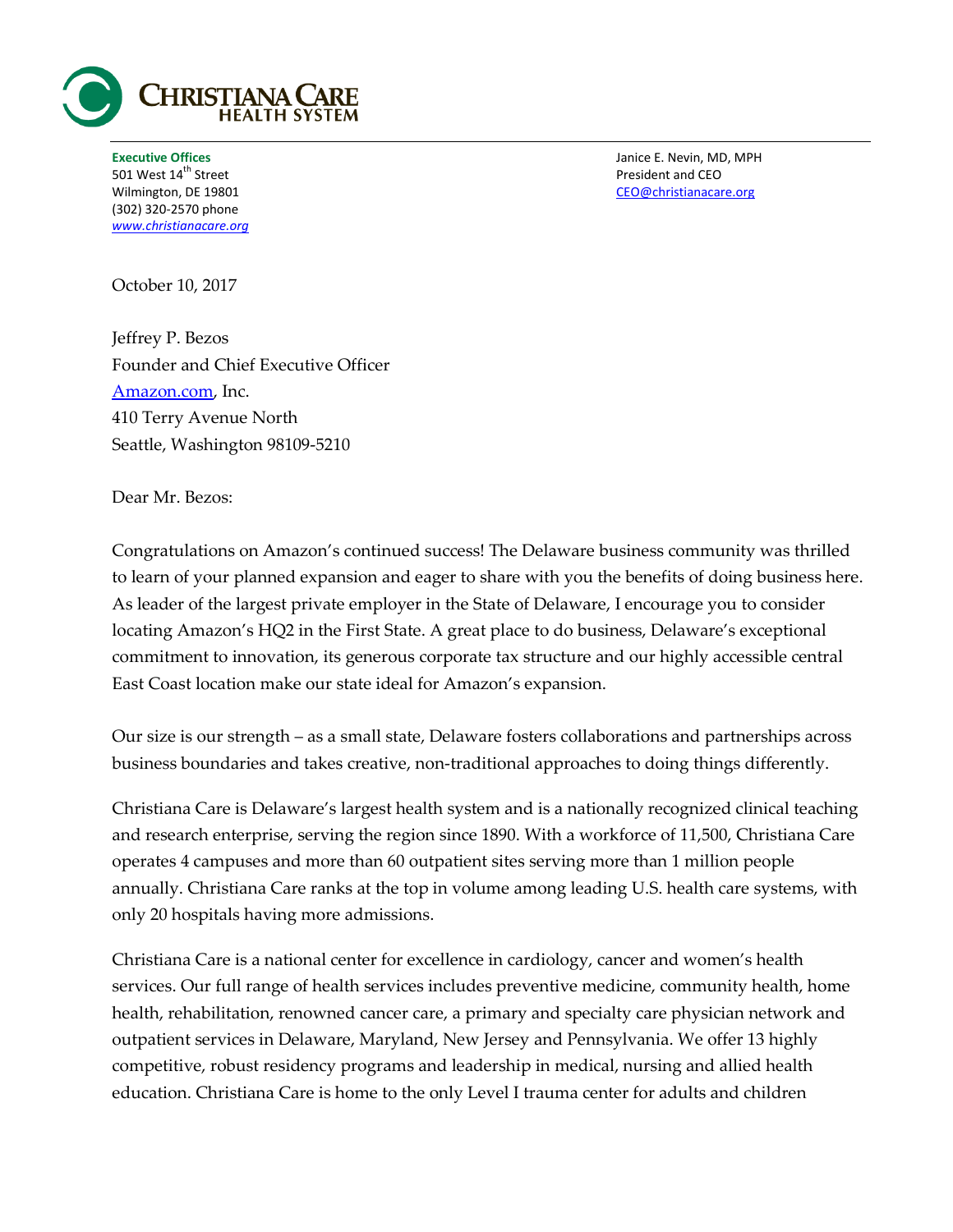Mr. Jeffrey Bezos 10/10/2017 Page 2

> between Philadelphia and Baltimore and serves the community as a Comprehensive Stroke Center. With a level III neonatal intensive care unit, Christiana Care is the only delivering hospital in Delaware offering this level of care to the most critically ill newborns.

> Among the health system's recognitions are the preeminent Human Rights Campaign's Leader in LGBTQ Healthcare Equality, rankings as No. 1 in Delaware and No. 3 in the region, respectively, by U.S. News & World Report, and consecutive Everest Awards for highest performance and fastest long-term improvement by Truven Health Analytics.

## **A Prime Location to Do Business**

As you already know from your fulfillment centers in New Castle and Middletown, our region has one of the most cost-effective business environments among major U.S. metropolitan areas. Delaware offers a generous corporate tax structure and no sales tax. Delaware is the legal home of more than one million business entities, including more than 66 percent of all publicly traded companies in the United States, and 66 percent of the Fortune 500. Delaware is also home to the international headquarters for DuPont and the U.S. headquarters of AstraZeneca. Additionally, Bank of America and Chase operate financial centers here. With a concentration of international corporate leaders and jurists, Wilmington is an internationally known center for corporate law.

Delaware is in the middle of it all, centrally located among Philadelphia, Baltimore, Washington, D.C., and New York City. As part of the Greater Philadelphia region, Delaware is a gateway to the global market place, with unparalleled infrastructure – including air, rail, water, highway, and fiber-optic – that allows easy access and distribution to your national and global customers. As part of the Northeast Corridor, Delawareans can take advantage of Amtrak rail service and be in Philadelphia in minutes, Baltimore in under an hour and Washington, D.C. and New York City in less than two hours. Delaware is a multimodal transportation hub with easy access to I-95, the Port of Wilmington, and our own regional airport in addition to being moments away from Philadelphia International Airport and other major roadways and waterways. In fact, Philadelphia International Airport is more accessible from Delaware than from Philadelphia.

Downtown Wilmington is a burgeoning innovation and tech hub with entrepreneur-focused shared office spaces including The Mill, coIN Loft and 1313 Innovation in the Hercules Plaza Building; the Delaware Innovation Space, a partnership among DuPont, University of Delaware, the state and NextFab, a network of membership-based makerspaces; Tech2gether, an annual Wilmington-based conference for entrepreneurs and start-ups; and Delaware Innovation Week.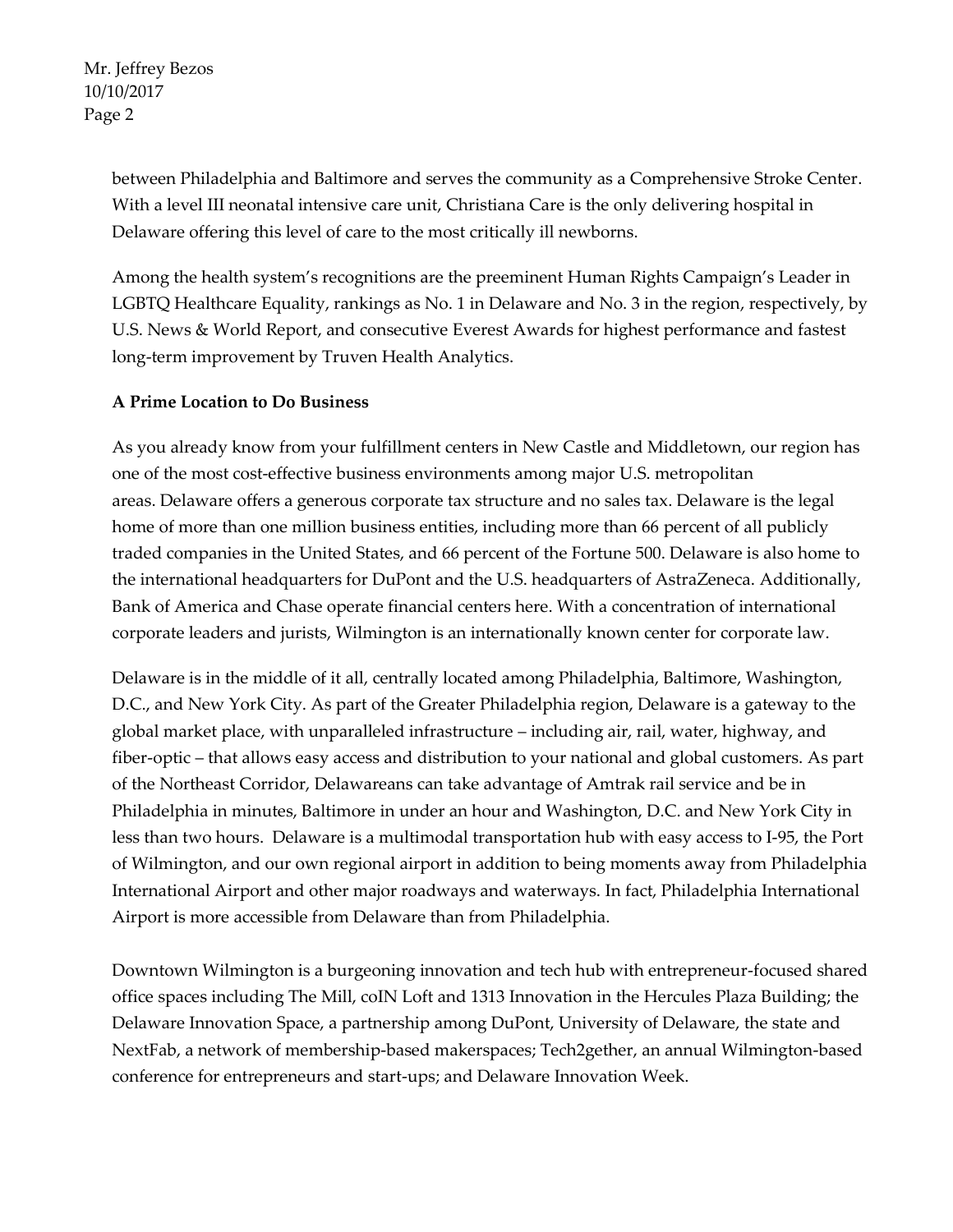Mr. Jeffrey Bezos 10/10/2017 Page 3

> With HQ2 in Delaware, you will have area access to more than 6 million residents within minutes' drive of Wilmington and a workforce of 3.1 million to draw your top talent. The area is rich in millennial growth, health, education and tech.

## **Investment in Innovation and Vision**

Christiana Care serves as a prime example of the talented, innovative culture that Amazon will find in Delaware. We have been named Most Wired in 2017 and 2016 by the American Hospital Association. This year we launched Christiana Care's Health & Technology Innovation Center on our Wilmington Hospital campus to develop and test tools to provide better health care at lower cost in collaboration with established and emerging tech partners in the area.

In an era when hospitals and health systems are leaving their communities or being purchased by out-of-town conglomerates, Christiana Care continues to invest in and grow in Delaware and the region. In 2014, we completed the \$210 million transformation of our Wilmington campus, expanding Wilmington Hospital to create a 1 million-square-foot, state-of-the-science medical center.

In 2012, we launched Carelink CareNow, Christiana Care's unique care coordination platform that uses predictive technology to identify at-risk patients and focus attention on medical and sociobehavioral issues before they escalate. The program integrates real-time information about hospital admissions, doctor visits, lab results – even patients' daily vital checks that they perform at home – to coordinate their care. Now with more than 100,000 program members, Carelink CareNow has earned national attention, including the John M. Eisenberg Patient Safety and Quality Award.

Delaware is also home to the first operational Health Information Exchange in the United States, the Delaware Health Information Network (DHIN). DHIN, a non-profit public private partnership, is on the vanguard of the innovative and secure use of big data to improve patient care. Since going live in 2007, DHIN has transmitted more than 65 million clinical records on two million unique patients, to facilitate communication, improve patient care and maintain a comprehensive community health record. DHIN creates efficiencies by serving as a central repository and transmitter of clinical results—including general laboratory results, microbiology and pathology results, radiology images, transcriptions and admission, discharge and transfer (ADT) summaries. DHIN receives data from all of Delaware's acute care hospitals, nearly 100 percent of all Delaware physician practices, nearly all Delaware labs and imaging centers, urgent care centers and walk-in clinics, a growing number of Delaware ambulatory facilities, and two out-of-state Health Information Exchanges.